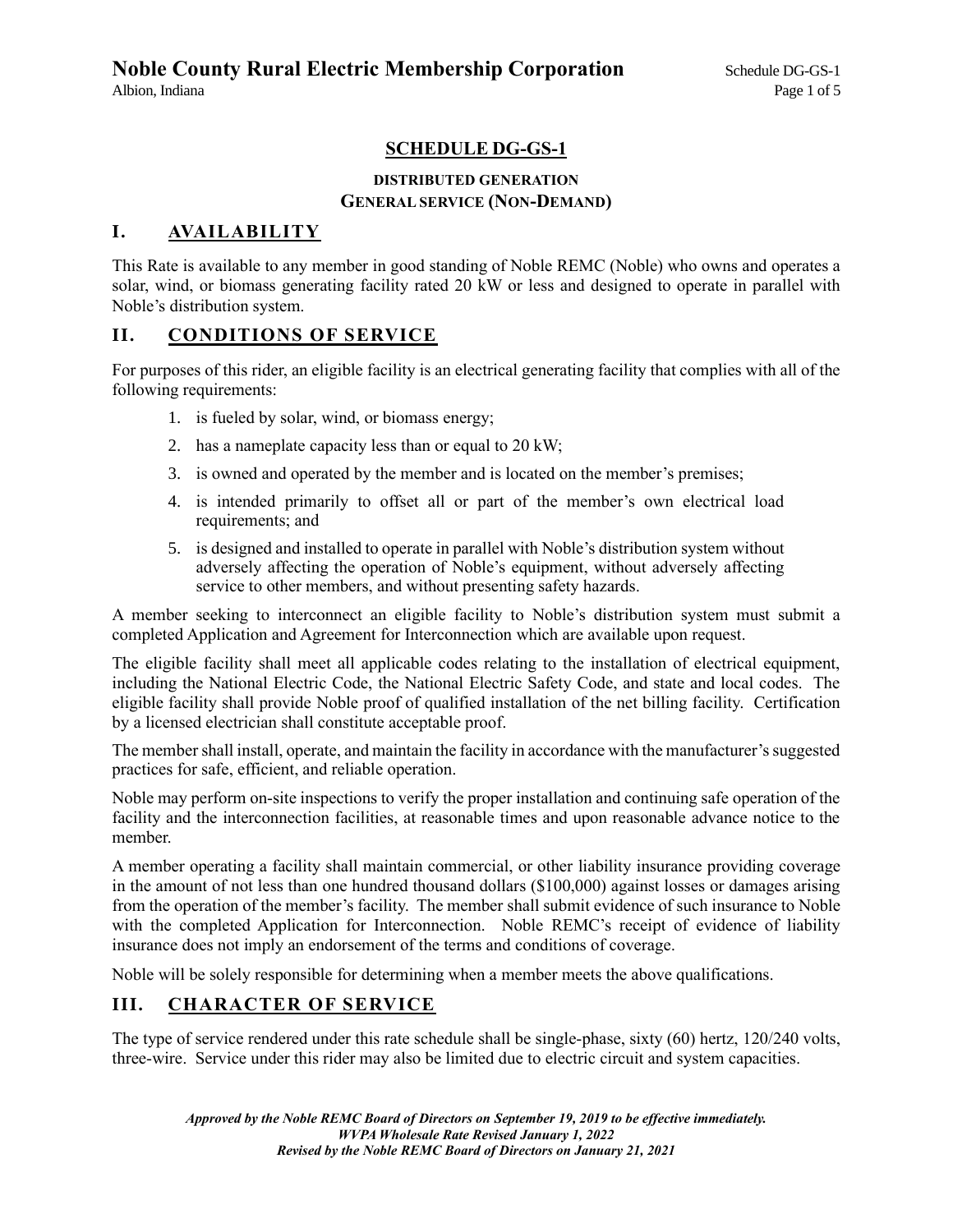# **Noble County Rural Electric Membership Corporation** Schedule DG-GS-1

## **IV. TERM OF SERVICE**

So long as the member meets the conditions for service cited herein, service under this schedule may continue from the date the member enters into a contract with Noble until the member no longer wishes to operate the facility in parallel with Noble's distribution system or the schedule is withdrawn by action of Noble's Board of Directors or the Indiana Utility Regulatory Commission. This schedule is subject to periodic review by Noble's Board of Directors and may change at their discretion.

### **V. INTERCONNECTION EQUIPMENT**

All generator interconnection equipment shall meet and be listed to UL standard 1741. The disconnect switch used to isolate the generator from Noble's system shall meet ANSI standard C37. The main circuit breaker between the facility and Noble's distribution system shall have adequate interrupting capability for the maximum expected short circuit duty and meet ANSI standard C37. Facilities not meeting these standards will not be approved to connect to Noble's system.

### **VI. MONTHLY CHARGES**

The total bill for service shall be the sum of the Fixed Monthly Charge, any applicable Facilities Charge, and the Energy Charge as shown below.

#### **1. Fixed Monthly Charge (Rate 7)**

Charge per Service Location per Month (Rate 73 & 74) \$57.50

#### **2. Facilities Charge**

The member will be assessed an additional monthly facility charge when Noble is required to install any equipment to accommodate the facility. The additional facility charge shall be based on onetwelfth (1/12) of Noble's annual fixed costs associated with the investment in facilities.

### **3. Energy Charge (Rate 70)**

The kWh charge and credit shall be equal to Noble's average cost of wholesale power. This rate as of the effective date of this rider is shown below:

All kWh  $\text{S}0.0764$  per kWh

If the energy consumed by the member during the billing period exceeds the energy generated by the member's generation during the billing period, then such net energy shall be billed at the above rate.

If the energy generated by the member's generation during the billing period exceeds the electricity consumed by the member during the billing period, then such net energy shall be purchased by Noble at the above rate.

Any monthly bill resulting in a credit amount will be carried forward to the next monthly billing. Any credit remaining at the end of a calendar year will be paid by Noble to the member. The member is still liable for any applicable Indiana State sales tax.

#### **4. Power Cost Adjustment**

This adjustment applies to energy both sold and purchased by Noble. Refer to Appendix PCA.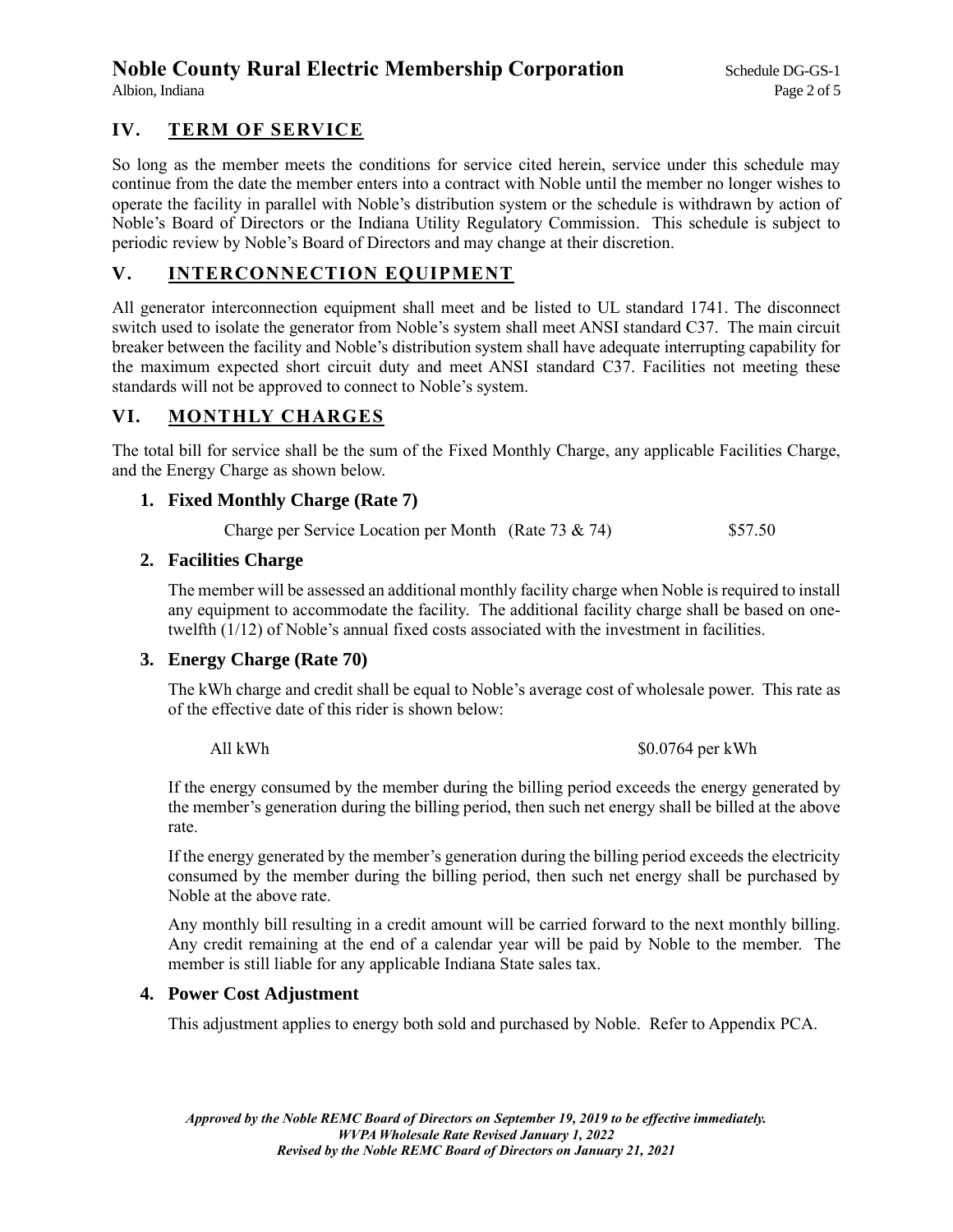# **Noble County Rural Electric Membership Corporation** Schedule DG-GS-1

### **VII. METERING**

One of the following metering options, if not already present, shall be installed on the member's premises by Noble to properly record the net energy of the facility:

- 1. One main watt-hour meter capable of measuring the net flow of energy.
- 2. One main watt-hour meter measuring the flow of energy to the member and a second watt-hour meter measuring the flow of energy to Noble. The difference in readings will be used to obtain the measurement of net energy for monthly billing purposes.

Noble may, at its own expense, install additional meters to monitor the flow of electricity.

# **VIII. CONNECTION AND DISCONNECTION**

The Interconnection Application and Agreement must be executed by both parties prior to the facility being connected to Noble's system.

In order to isolate the facility from Noble's distribution system, the member shall install an outdoor, visible, lockable disconnect switch. This disconnect switch shall be accessible to Noble personnel at all times and located at or within 10 feet of the electric service meter location. The disconnect switch shall meet ANSI standard C37 and shall be lockable in the open or off position. In accordance with provisions of the NEC, a permanent, weatherproof sign shall be provided by the member. It shall be securely affixed on or immediately adjacent to the disconnect switch. The sign shall be clearly marked, "Generator Disconnect Switch", with permanent  $\frac{3}{4}$  inch letters or larger. If the installation has more than one disconnect switch, each disconnect switch must be identified with its function.

Noble may require that the facility be temporarily curtailed or interrupted in order for Noble to construct, install, maintain, repair, replace, or inspect any of its equipment or any part of its distribution system. Noble will strive to provide the member reasonable notice of interruption. In any such event, Noble shall not be obligated to accept any energy from the member. Noble will take reasonable steps to minimize the number and duration of such interruptions.

Noble may, at its own discretion, isolate or disconnect any facility if it has reason to believe that continued interconnection creates or contributes to a system emergency. System emergencies include, but not are limited to, a disruption of service to another member, a substantial deviation from a normal service standard, or an endangerment to life or property.

## **IX. SYSTEM LIMITATIONS**

In order to help maintain proper utility voltages, to not overload distribution equipment, and to prevent improper operation of equipment, the following limitations and constraints are imposed on facilities:

- 1. The total nameplate capacity of all of the existing and proposed generation does not exceed 25% of the radial distribution circuit peak load and that total is also less than the radial distribution circuit minimum load.
- 2. The proposed generator's nameplate capacity does not exceed 15% of the annual peak load for the line section with which it will interconnect. A line section is defined as that section of the distribution system between two sectionalizing devices.
- 3. The proposed generator does not contribute more than 10% to the distribution circuit's maximum fault current at the point of the nearest interconnection with Noble REMC's primary distribution voltage.
- 4. The proposed generator's nameplate capacity, in aggregate with all of the other generators on the distribution circuit, will not cause any distribution protective devices to exceed 85% of their short circuit interrupting capability.

*Approved by the Noble REMC Board of Directors on September 19, 2019 to be effective immediately. WVPA Wholesale Rate Revised January 1, 2022 Revised by the Noble REMC Board of Directors on January 21, 2021*